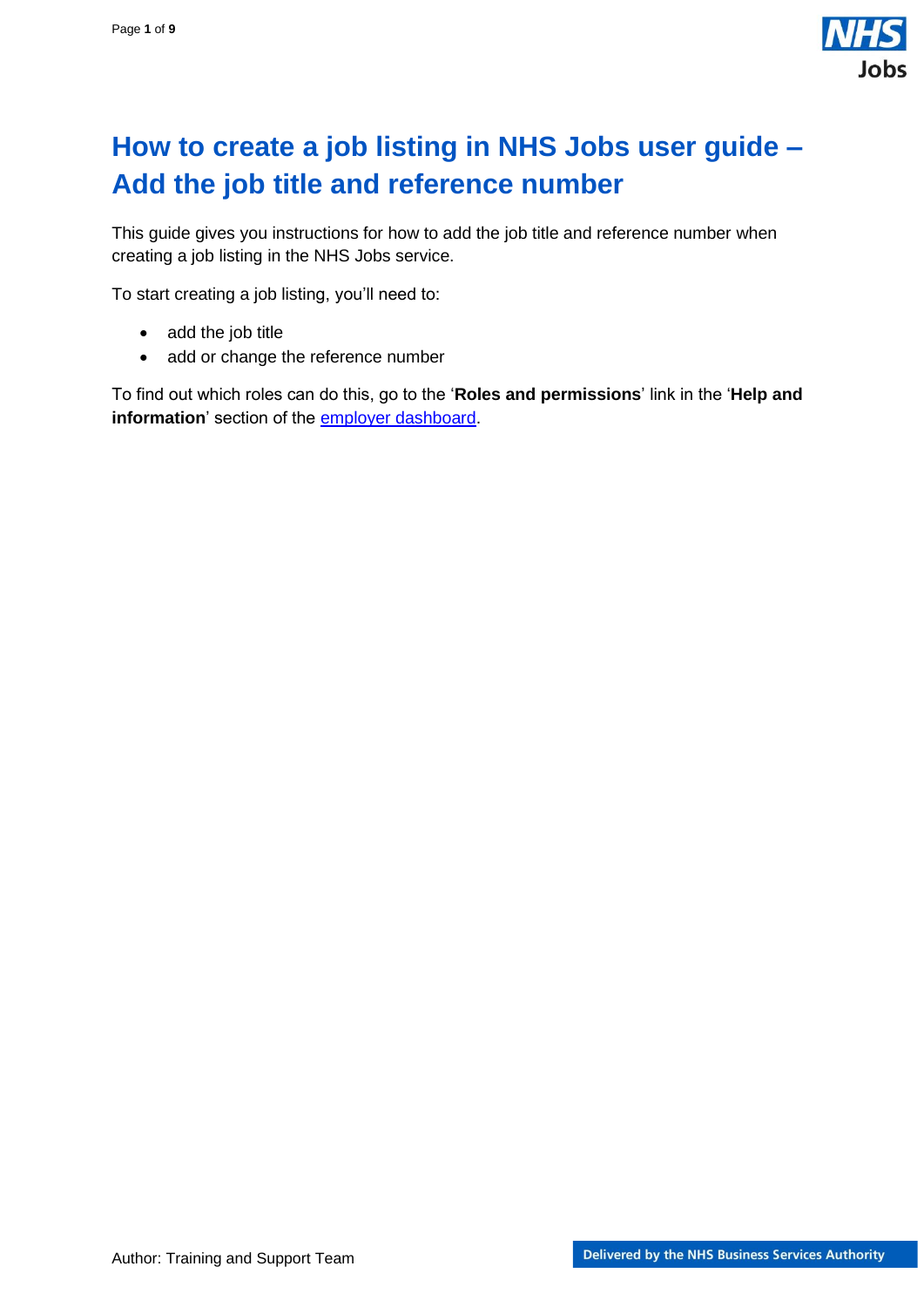# **Contents**

| How to create a job listing in NHS Jobs user guide - Add the job title and reference number1 |
|----------------------------------------------------------------------------------------------|
|                                                                                              |
|                                                                                              |
|                                                                                              |
|                                                                                              |
|                                                                                              |
|                                                                                              |
|                                                                                              |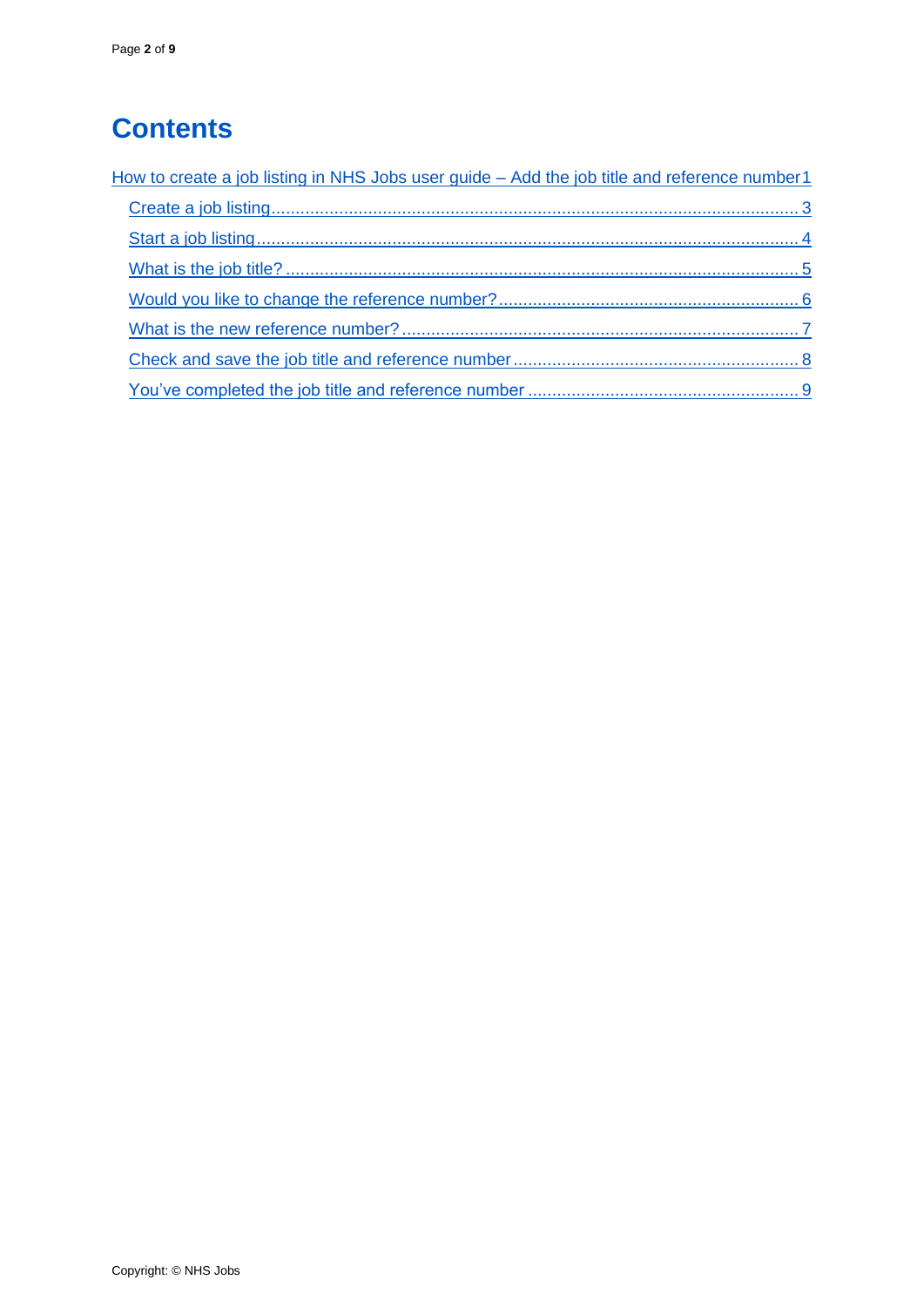### <span id="page-2-0"></span>**Create a job listing**

This page gives you instructions for how to create a job listing.

To create a job listing, complete the following step:

**1.** Select the ['Create a job listing'](#page-3-0) button.

| Jobs<br><b>NHSI</b>                    |                                                                 | You're viewing NHS Business Services Authority<br>Change<br>Signed in as NHS BSA Training Sign Out |
|----------------------------------------|-----------------------------------------------------------------|----------------------------------------------------------------------------------------------------|
|                                        |                                                                 | Show tasks for all accounts                                                                        |
|                                        | <b>BETA</b> Your feedback will help us to improve this service. |                                                                                                    |
| <b>NHS Business Services Authority</b> |                                                                 | What you can do                                                                                    |
| <b>Dashboard</b><br>Tasks by stage     | <b>Listings by user</b>                                         | <b>Create a job listing</b>                                                                        |
|                                        |                                                                 | Search for a listing                                                                               |
| Showing tasks for                      |                                                                 | Search for an applicant                                                                            |
| All users                              | ◡                                                               |                                                                                                    |
| <b>Draft</b>                           | 101 - on track 17, overdue 84                                   | <b>Manage the account</b>                                                                          |
|                                        |                                                                 | Manage users                                                                                       |
| <b>Approvals</b>                       | 10 - on track 0, overdue 10                                     | At risk applicants                                                                                 |
|                                        |                                                                 | <b>Accredited logos</b>                                                                            |
| <b>Published</b>                       | 3                                                               | Key performance indicators<br>(KPIs)                                                               |
|                                        |                                                                 | <b>Approval settings</b>                                                                           |
|                                        |                                                                 | Departments                                                                                        |
| <b>Shortlisting</b>                    | 35 - on track 4, overdue 31                                     | <b>Welsh listings</b>                                                                              |

To find out how to reuse a published job listing, go to the '**How to reuse a published job listing in NHS Jobs'** user guide or video in the '**Change, delete, remove and reuse a job listing**' section of the ['Help and support for employers'](https://www.nhsbsa.nhs.uk/new-nhs-jobs-service/help-and-support-employers) webpage.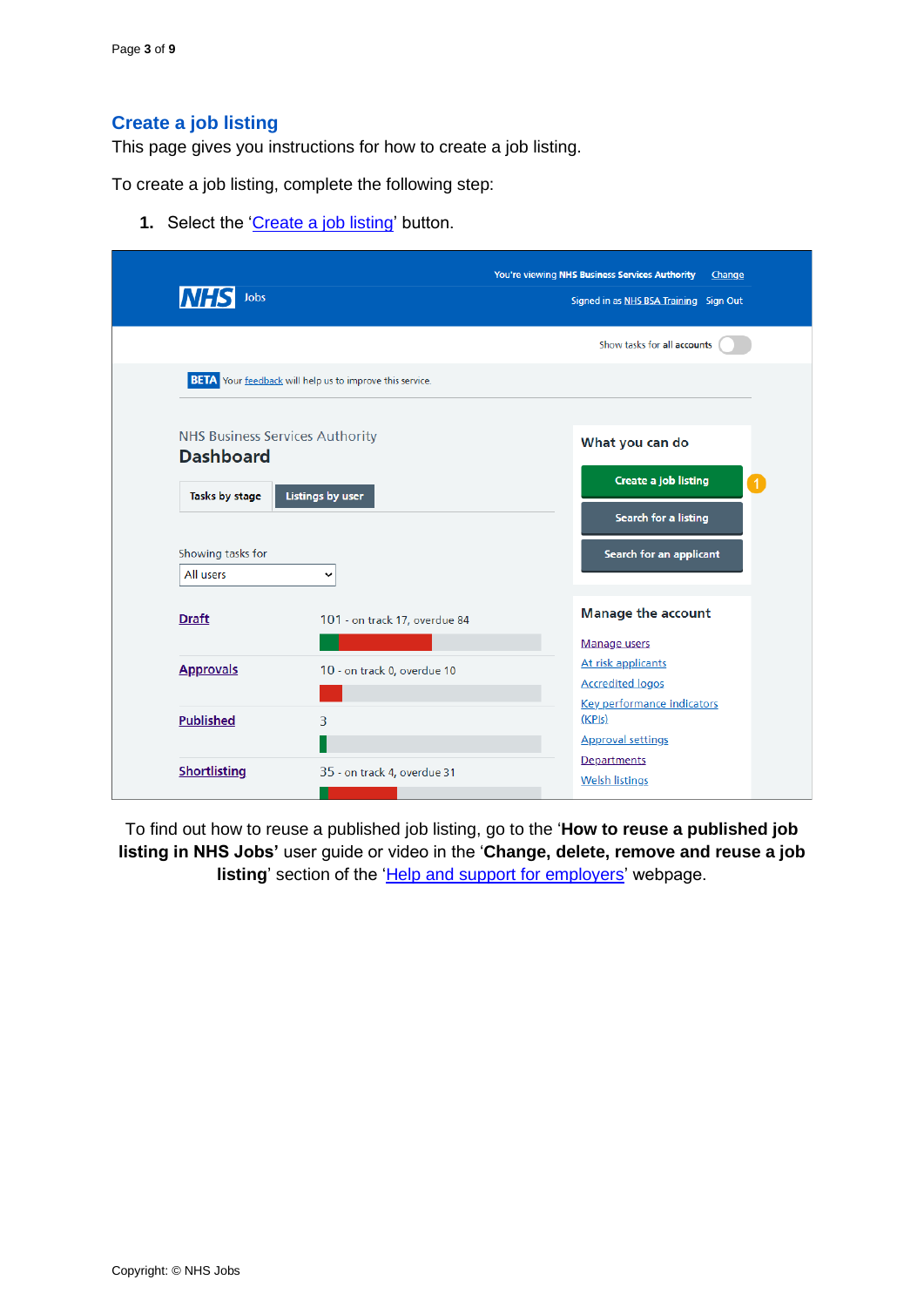## <span id="page-3-0"></span>**Start a job listing**

This page gives you instructions for how to start a job listing.

Read the information on the page and complete the following step:

**1.** Select the ['Start'](#page-4-0) button.

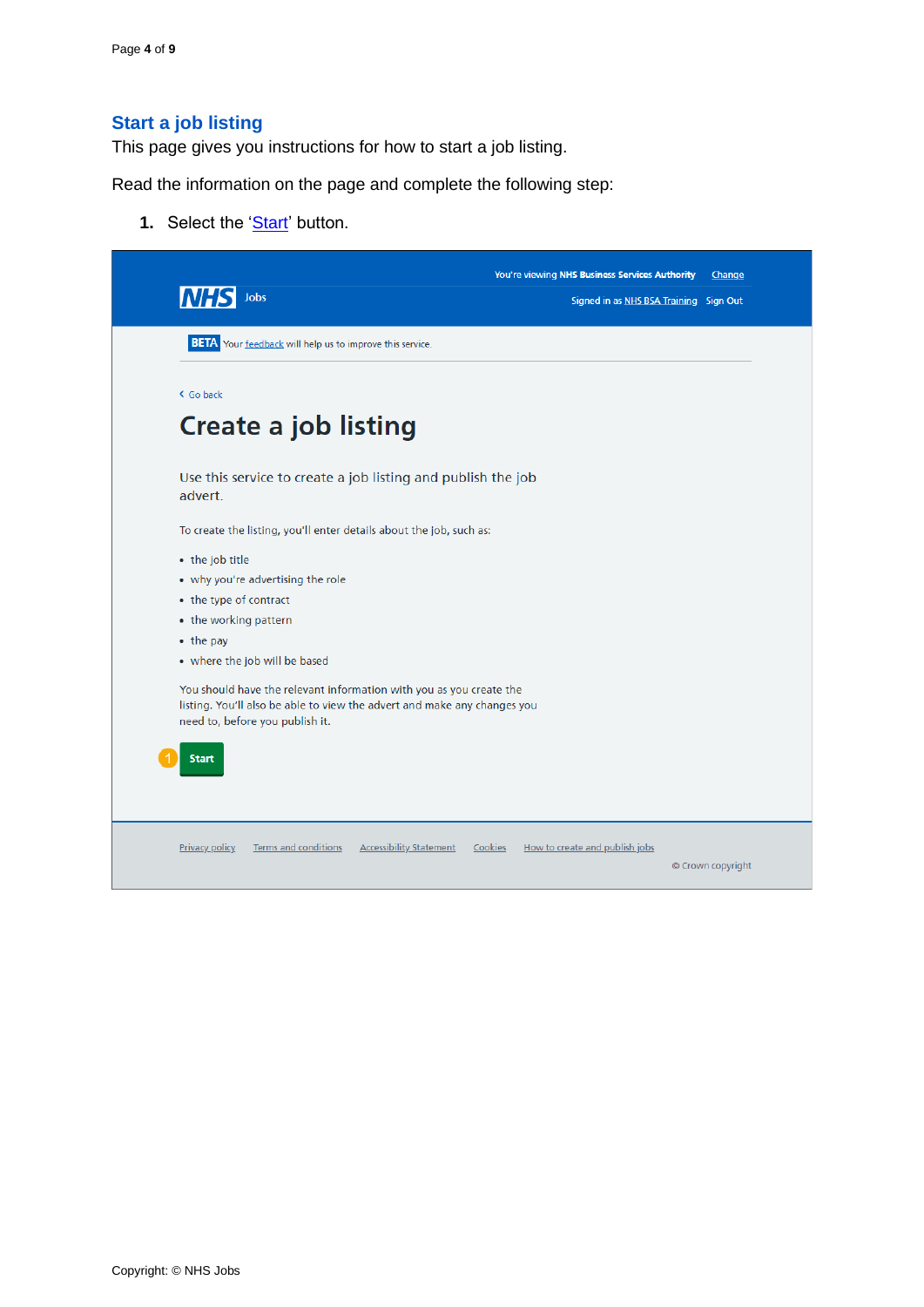#### <span id="page-4-0"></span>**What is the job title?**

This page gives you instructions for how to confirm the job title.

To add the job title, complete the following steps:

- **1.** In the **Job title** box, enter the details.
- 2. Select the ['Save and continue'](#page-5-0) button. or
- **3.** Select the 'Save and come back later' link or the '< Go back' link.

| <b>NHS</b><br>Jobs                                                                                                                                                                             | You're viewing NHS BSA Training<br>Change<br>Signed in as NHSBSA Training Sign Out |
|------------------------------------------------------------------------------------------------------------------------------------------------------------------------------------------------|------------------------------------------------------------------------------------|
| <b>BETA</b> Your feedback will help us to improve this service.                                                                                                                                |                                                                                    |
| < Go back<br>Create a job advert<br>What is the job title?<br><b>Training and Support Officer DRAFT</b><br>Reference no: T1111-22-1234<br><b>Save and continue</b><br>Save and come back later |                                                                                    |
| <b>Privacy policy</b><br><b>Terms and conditions</b><br><b>Accessibility Statement</b>                                                                                                         | Cookies<br>How to create and publish jobs<br>© Crown copyright                     |

If you've selected the 'Save and come back later' link, you've reached the end of this user guide.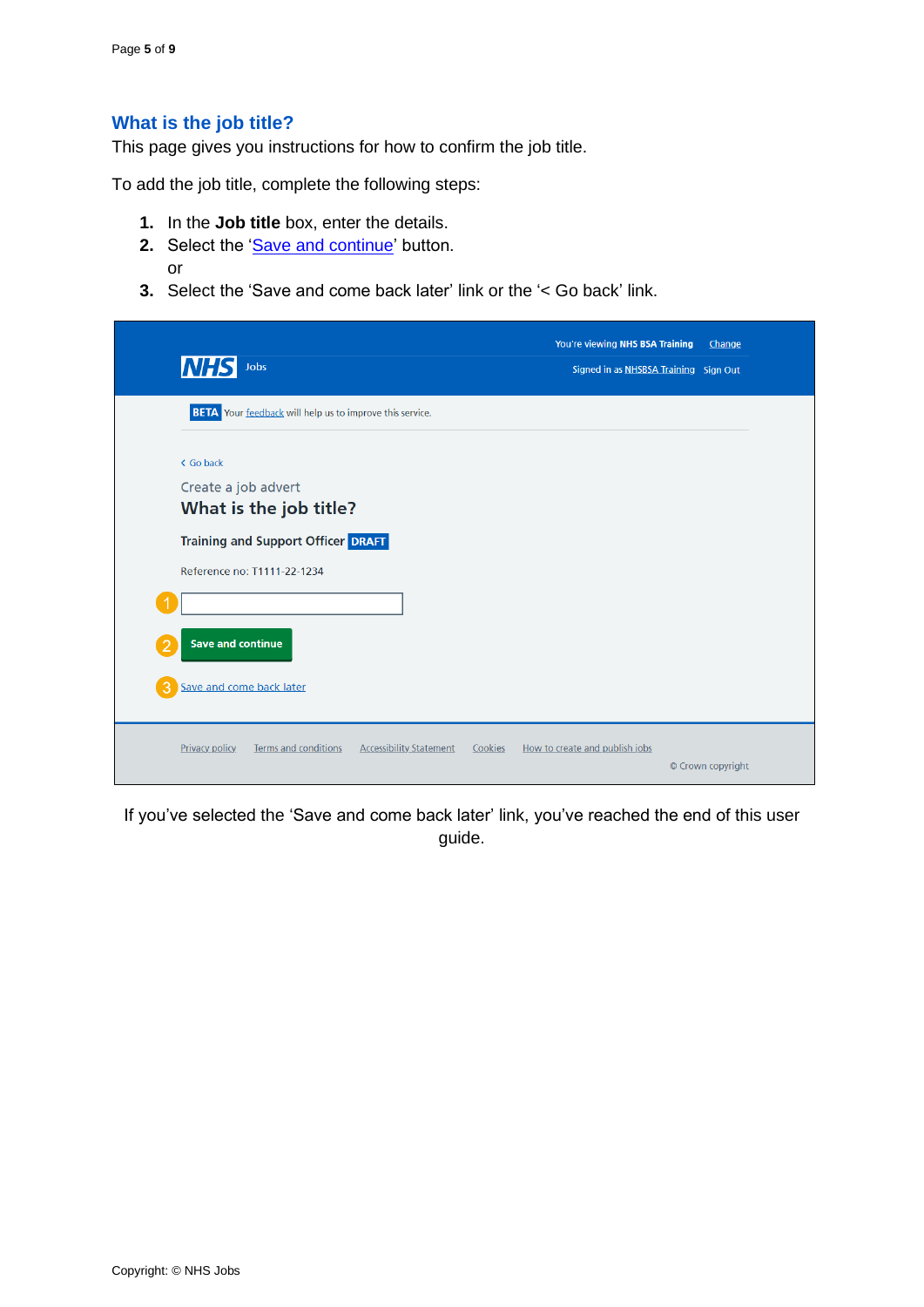# <span id="page-5-0"></span>**Would you like to change the reference number?**

This page gives you instructions for how to confirm if you would like to change the reference number.

To confirm if you would like to change the reference number, complete the following steps:

- **1.** Select an answer:
	- ['Yes'](#page-6-0)
	- ['No'](#page-7-0)
- **2.** Select the 'Continue' button.

| <b>NHS</b><br>Jobs                                                                     | You're viewing NHS Business Services Authority<br>Signed in as NHS BSA Training Sign Out | Change            |
|----------------------------------------------------------------------------------------|------------------------------------------------------------------------------------------|-------------------|
| <b>BETA</b> Your feedback will help us to improve this service.                        |                                                                                          |                   |
| < Go back<br>Create a job advert<br>Would you like to change the reference<br>number?  |                                                                                          |                   |
| <b>Training and Support Officer DRAFT</b>                                              |                                                                                          |                   |
| Reference no: A0090-22-6375                                                            |                                                                                          |                   |
| <b>No</b><br>Yes                                                                       |                                                                                          |                   |
| <b>Continue</b>                                                                        |                                                                                          |                   |
| <b>Terms and conditions</b><br><b>Accessibility Statement</b><br><b>Privacy policy</b> | Cookies<br>How to create and publish jobs                                                | © Crown copyright |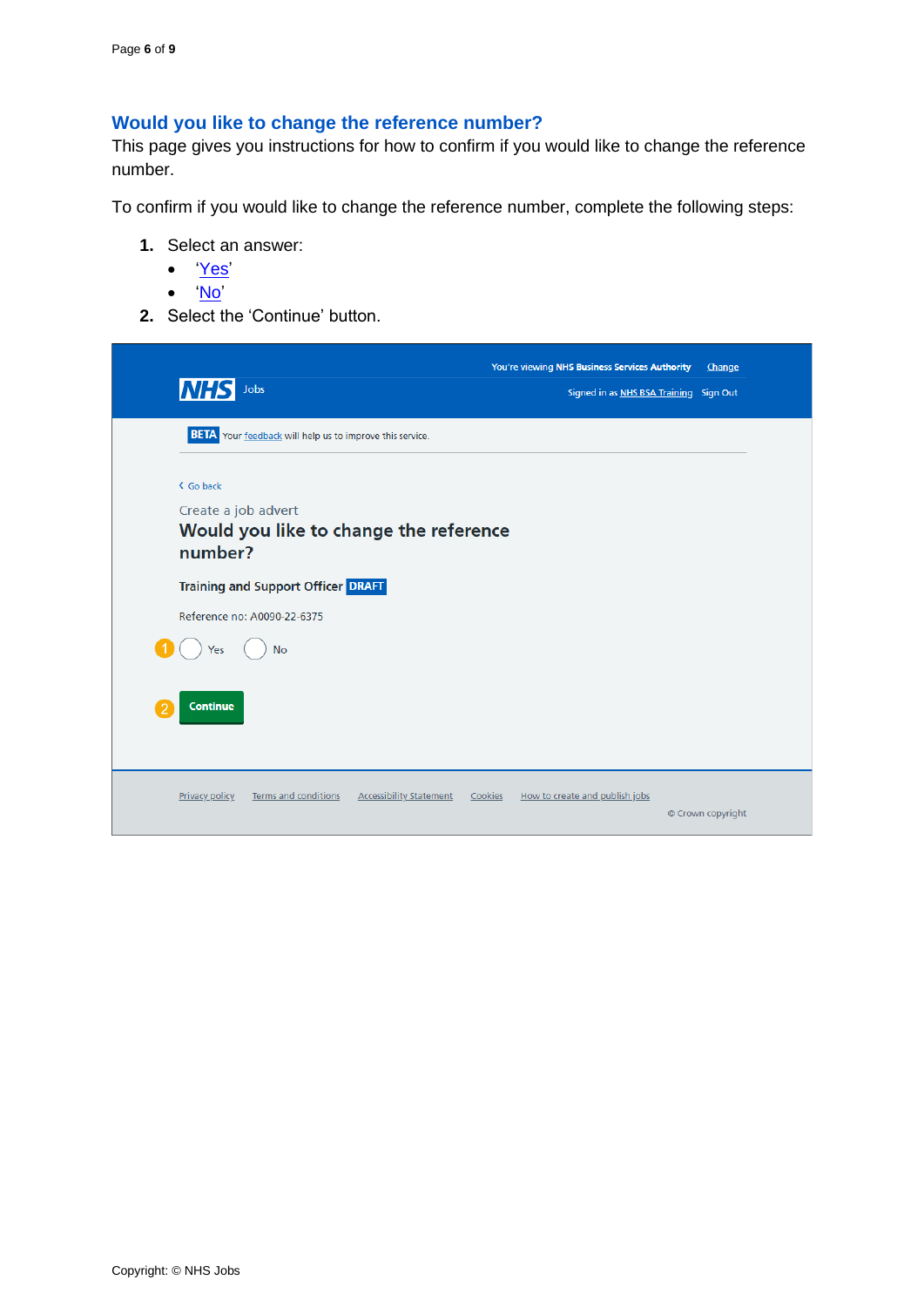#### <span id="page-6-0"></span>**What is the new reference number?**

This page gives you instructions for how to confirm the new reference number.

**Important:** You'll only see this page if you're changing the reference number. The original reference number is shown in the reference number box. You'll need to replace this with the new reference number. The reference number must be 15 characters or less and can only contain numbers, letters, or hyphens.

To add the new reference number, complete the following steps:

- **1.** In the **Reference number** box, enter the details.
- 2. Select the ['Save and continue'](#page-7-0) button.

| <b>NHS</b><br>Jobs                                                                                                                                | You're viewing NHS Business Services Authority<br>Signed in as NHS BSA Training Sign Out | Change            |
|---------------------------------------------------------------------------------------------------------------------------------------------------|------------------------------------------------------------------------------------------|-------------------|
| <b>BETA</b> Your feedback will help us to improve this service.                                                                                   |                                                                                          |                   |
| < Go back<br>Create a job advert<br>What is the new reference number?<br><b>Training and Support Officer DRAFT</b><br>Reference no: A0090-22-6375 |                                                                                          |                   |
| A0090-<br><b>Save and continue</b>                                                                                                                |                                                                                          |                   |
| Save and come back later                                                                                                                          |                                                                                          |                   |
| Terms and conditions<br><b>Accessibility Statement</b><br><b>Privacy policy</b>                                                                   | Cookies<br>How to create and publish jobs                                                | © Crown copyright |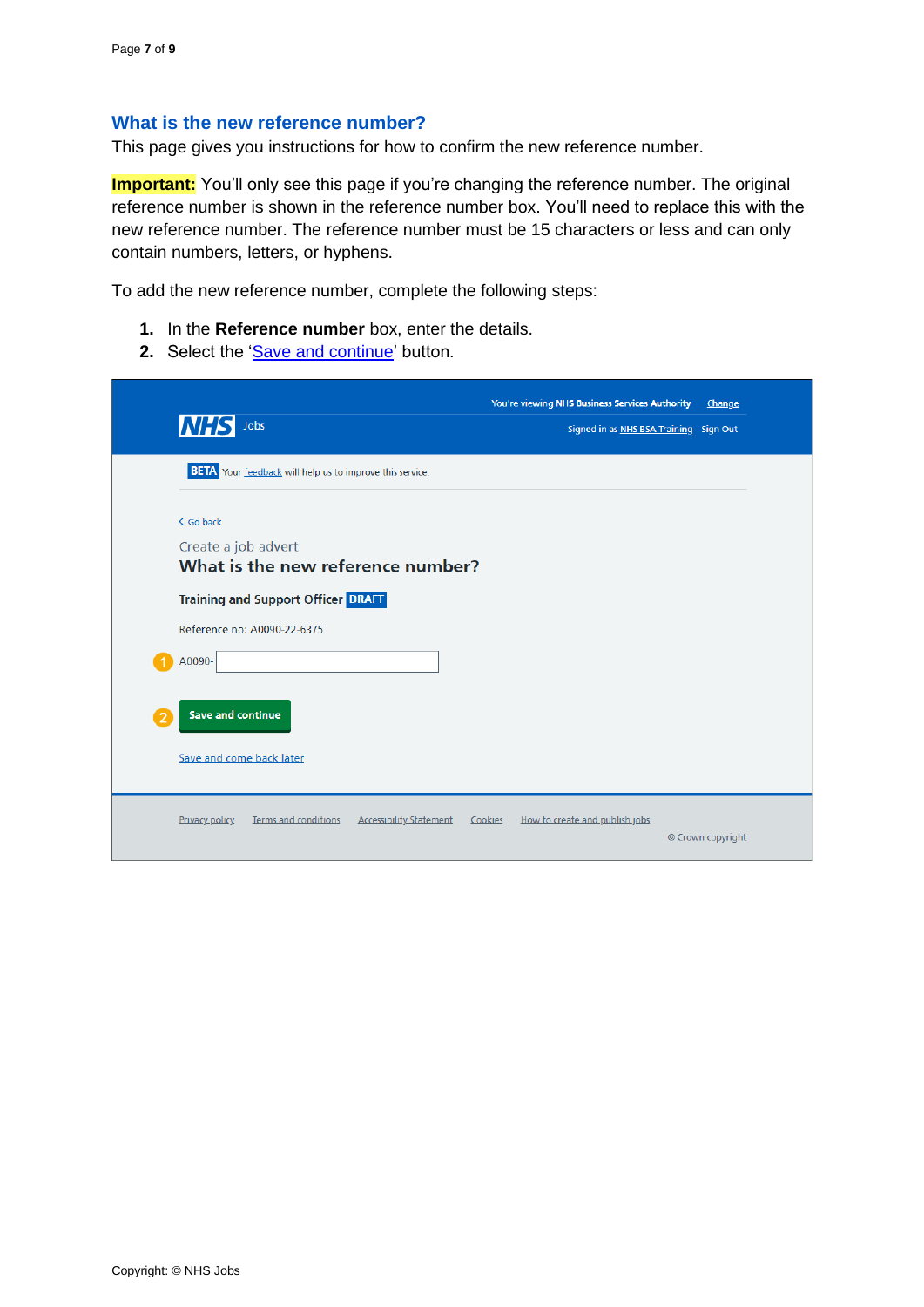#### <span id="page-7-0"></span>**Check and save the job title and reference number**

This page gives you instructions for how to check and save the job title and reference number.

To check, change and save the job title and reference number, complete the following steps:

- **1.** Select a 'Change' link (optional):
	- ['Job title'](#page-4-0)
	- ['Reference number'](#page-6-0)
- **2.** Select the ['Save and continue'](#page-8-0) button.